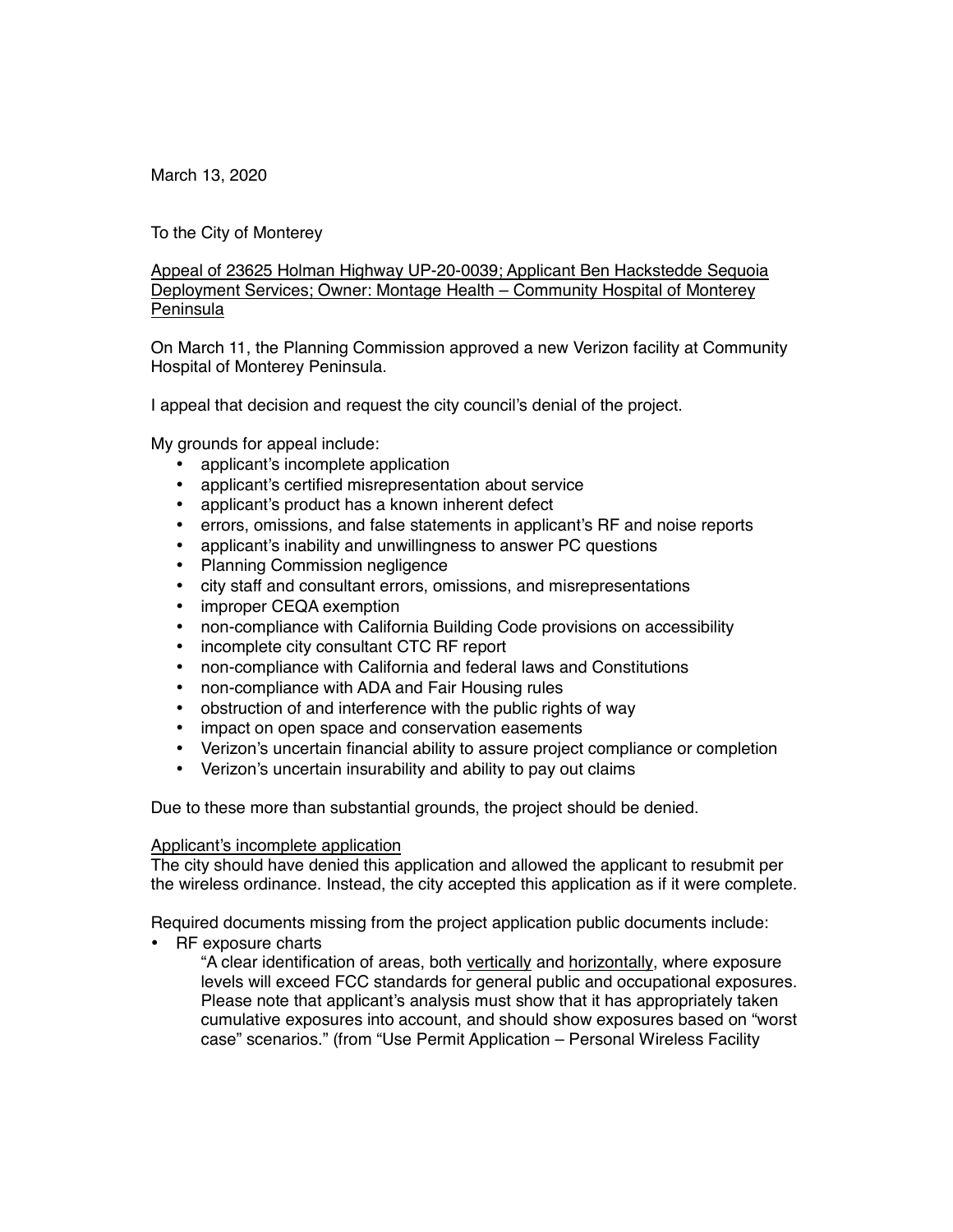Submittal Checklist")

• Authorization letter from Community Hospital of the Monterey Peninsula – Montage Health

"A. Signed proof that applicant is authorized by the owner of the structure and/or property to install and operate the proposed wireless communication facility." (from Checklist)

Only an authorization to file paperwork signed by Community Hospital personnel was made available to the public. Assurances given at the Planning Commission hearing did not specify authorization for installation and operation.

• Accurate photo simulations

"Visual impact demonstrations - … Visual impact demonstrations shall include accurate scale and color of the proposed facility, as it would be seen from surrounding properties." (from Checklist)

The photos provided were poor quality with equipment barely visible.

## Applicant's certified misrepresentation about service

Applicant claimed:

"The hospital currently has no service indoors and poor service outdoors." Tests were conducted at the hospital on all floors found that phone calls, texting and video downloading could be accomplished and even in the underground garage. Patients, staff, and visitors also have access to the Wi-Fi network and landline phones throughout the facility for telecommunications needs. Applicant admitted at the hearing that there was reception of some quality.

# From Checklist:

"CERTIFICATION

I (we) hereby certify under penalty of perjury that (1) after diligent investigation, the information provided pursuant to this Submittal Checklist is true, accurate, and complete to the best of my (our) knowledge and belief, and that before commencing, during performance of, and (2) upon completion of the work proposed, the permitted wireless communication facility will comply with all applicable laws, regulation, practices or other requirements under federal, state or local law, including, but not limited to, building and electrical codes, the FCC's radio frequency emissions standards, and the requirements of the Americans with Disabilities Act."

This is signed by the applicant.

Since the applicant signed a sworn statement that the information it submitted was correct, for that reason alone, this application should be denied. By lying about coverage, the applicant misrepresented and mischaracterized service, such that they may have perjured themselves and may have committed fraud on the public.

Verizon also misrepresented coverage in Monterey in its application to build 13 small cell towers. Despite this history, city staff and consultant Jerry Hittleman accepted applicant's statement as factual without investigation.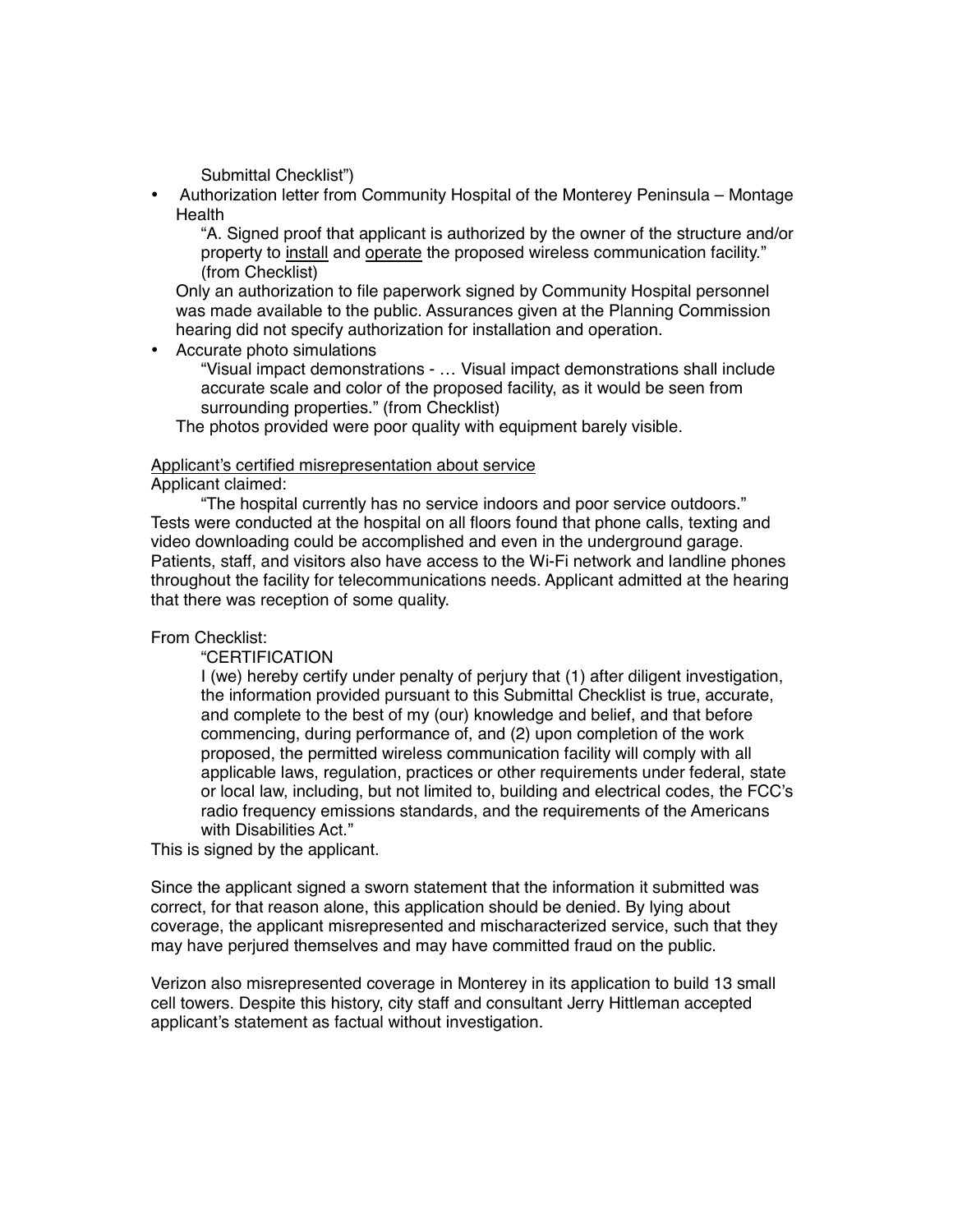## Applicant's product has a known inherent defect

The applicant is pushing a product with inherent defects as declared by federal agencies and the California legislature.

### The U.S. Access Board

There are a significant number of people who are sensitive to chemicals and electromagnetic fields…

For people who are electromagnetically sensitive, the presence of cell phones and towers, portable telephones, computers, fluorescent lighting, unshielded transformers and wiring, battery re-chargers, wireless devices, security and scanning equipment, microwave ovens, electric ranges and numerous other electrical appliances can make a building inaccessible…

… The Committee acknowledges that while the scientific evidence may be inconclusive about whether ambient electromagnetic fields pose a substantial health risk to the general population, the presence of EMF is an access barrier for people who are electromagnetically sensitive. Therefore, the Committee recommends that measures be taken to reduce EMF whenever possible in order to increase access for these individuals as well as taking a precautionary approach to protecting the health of all.

Electromagnetic fields and radiofrequencies can jeopardize the functioning and safe access of electromagnetically sensitive individuals...

#### The U.S. Department of Labor

But, there is a downside to many new technologies; many of the new technologies give off electromagnetic radiation. This radiation may come from ultraviolet emanating from cheap light sources, computer monitors, and plasma TV's; wireless devices giving off radio waves and microwaves, and wired/electronic appliances giving off radio-frequency electromagnetic fields. For some people who are hypersensitive to these forms of radiation, exposure can mean anything from migraines to gastrointestinal symptoms to lapses in concentration and memory, among other things."

The Social Security Administration has given SSDI to individuals with electromagnetic sensitivity.

The California legislature gave an exemption from cellular facility collocation and small cell towers to firefighters in SB 649 and AB 57 on health grounds, acknowledging their dangerous nature.<sup>iii</sup> The legislature further gave disabled accommodation to people with electromagnetic sensitivity, and a state judge also did so recently. Boston and Philadelphia in 2013 comments to the FCC warned about a percentage of the population that is gravely affected by this radiation.

The dockets here have been updated with massive additional evidence of the crippling effects of RF radiation on an admitted minority – but a suffering minority – of U.S. citizens. The FCC and its sister regulatory agencies share responsibility for adherence to the ADA and should replace promises with serious attention to a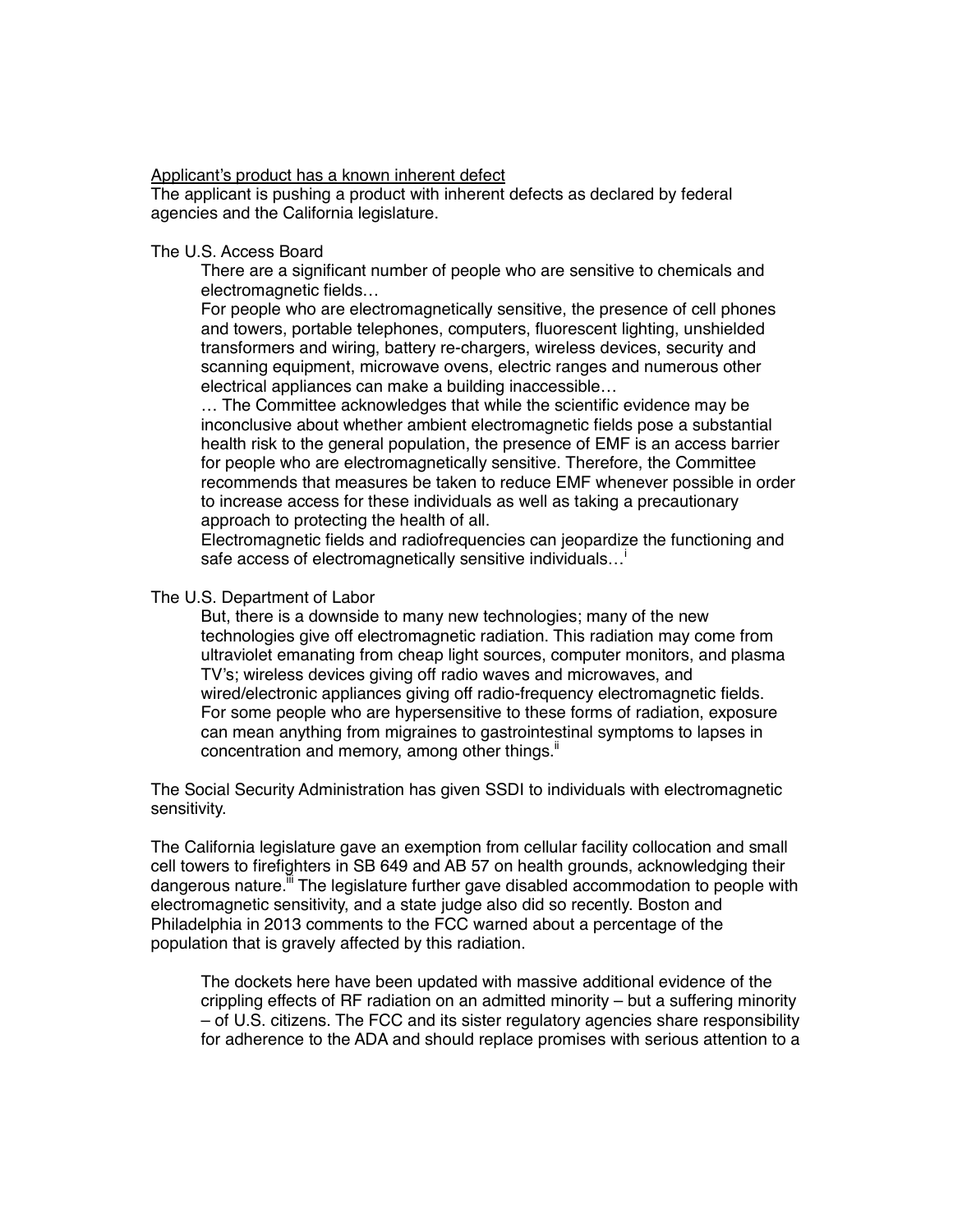serious medical problem. This is one area where the FCC could lead in advice to electrosensitive persons about prudent avoidance.<sup> $N$ </sup>

Applicant makes known false statements about its product, despite that it is known to sicken a percentage of the population from 3-50%. This could be considered fraud.

The IARC declared radiofrequency electromagnetic radiation to be a possible carcinogen in 2011. The industry IEEE magazine has published several articles acknowledging the health risks of exposure to this product.

This product also has an operational and administrative defect. Despite that there was a less intrusive means to operate its products, its signaling doesn't comply with locally enforced ADA and Fair Housing rules. The public is not a homogenous group, but the applicant rejects the existence of the disabled class of electromagnetically sensitive people. As a result of these defects, applicant cannot comply with the law, which is a fraud on the public.

Errors, omissions, and false statements in applicant's RF and noise reports Engineer William Hammett provided the RF report for the applicant. Problems in this report include:

- Health statements he's not qualified to make as an engineer and that are false:
	- o p. 1 "prudent margin of safety for all persons"
	- o p. 4 "need not for this reason cause a significant impact on the environment"
	- o Figure 1 statements include "intended to provide a prudent margin of safety for all persons, regardless of age, gender, size, or health."

He hasn't provided any evidence for his claim of "safety for all persons". "All" equals 100%. I'm told the engineering paradigm works in tolerances and never deals in 100%.

- AT&T and T-Mobile antennas are "assumed to be" certain makes and models. This is inadequate for the purposes of accurate required assessment of cumulative effects.
- p. 3, #3 He did not provide as required

"A clear identification of areas, both vertically and horizontally, where exposure levels will exceed FCC standards for general public and occupational exposure" (from Checklist)

Figure 3 only has limited horizontal information. The city's consultant CTC provided a model of emissions but only the pattern, not the radiation levels or distance at which radiation exceeds FCC limits

- It doesn't appear that he actually measured current onsite outdoor or indoor RF exposure levels to provide current cumulative levels or to demonstrate that there is "no service" in the hospital or "poor service" on the grounds.
- He doesn't include hospital Wi-Fi, other wireless technology on site, and emergency communication antennas in his non-measured calculations.
- He gave maximum RF exposure of 0.16 mWcm2, or 29% of public exposure limit for proposed operation, but he did not state whether this proposed operation is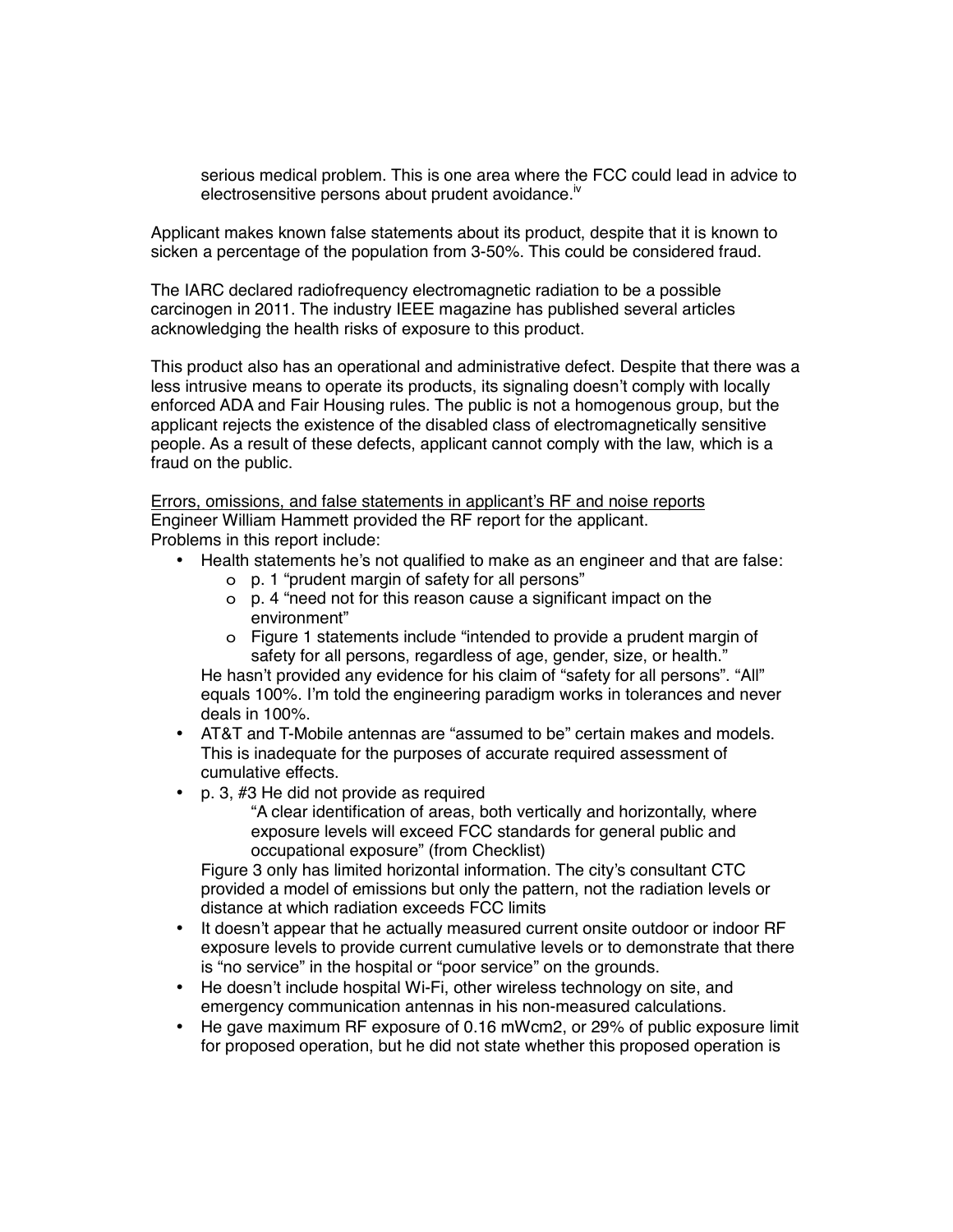100% of capacity of the radio and antenna units. When asked at the PC hearing, the applicant asserted it was. For another Sequoia Deployment Services/Verizon project in Pacific Grove, he did not disclose in the RF report that the exposure calculations for "proposed" operation were based on operating at 50% capacity nor did the applicant disclose this until the hearing.

- Are the "maximum" exposure levels calculated as an average or as maximum peak levels?
- He calculated maximum ground level exposure at 29% of FCC limit for just Verizon and 30% of FCC limit for all three carriers cumulatively. That's not logical.
- He said "power level from an energy source decreases with square of the distance". There are other factors as well that complicate that calculation which he did not mention including metal surfaces, reflection, and hotspots, and these antennas will be adjacent a great of metal ductwork, conduits, and structural components. It is also unclear if he is talking about wattage or emissions levels.

Problems in noise study

- He didn't base his study on actual fans but on ones he "assumed to be" the correct ones.
- He didn't note that fans are located near rooms and will have vibration as well as noise operating at maximum of Monterey limit. 65 dB is the day and night limit outside residential zone. Nighttime noise is different than daytime noise, and carries much further in the quiet.
- He didn't note that this is in proximity to a nursing home.

This engineer has provided reports for past projects with omissions and false statements as well. He has violated his engineering professional code of ethics, spoken outside his area of expertise in his official capacity, misrepresented IEEE C.95 standards, and has a known bias and a conflict of interest as evidenced by documents in the public record.

## Applicant's inability and unwillingness to answer questions

Sequoia could not answer many questions posed by the Planning Commission and had the same excuse, "I'm not an RF engineer, or expert" or "I don't know". One question was how antennas mounted on the outside of the building facing outward could provide indoor coverage. Verizon did not send any representative to the hearing. Community Hospital/Montage sent a Vice President not listed on Montage Health or Community Hospital's administration roster instead of a long-time administration official who could answer questions. He spoke out-of-order in the hearing. When asked if he knew of any studies about the health consequences of a cell tower placed on a Hospital, he gave the "I'm not an RF Engineer, or expert" answer, instead of responding, yes he was aware of studies on the topic, or no he wasn't. The public and the city have a right to these answers. This decision will have significant ramifications for years to come.

# Planning Commission negligence

Commission members professed irritation at the lack of answers and noted that this was a recurring situation with this type of application. However, they refused to deny the project or even postpone the hearing until they had sufficient answers, despite the lack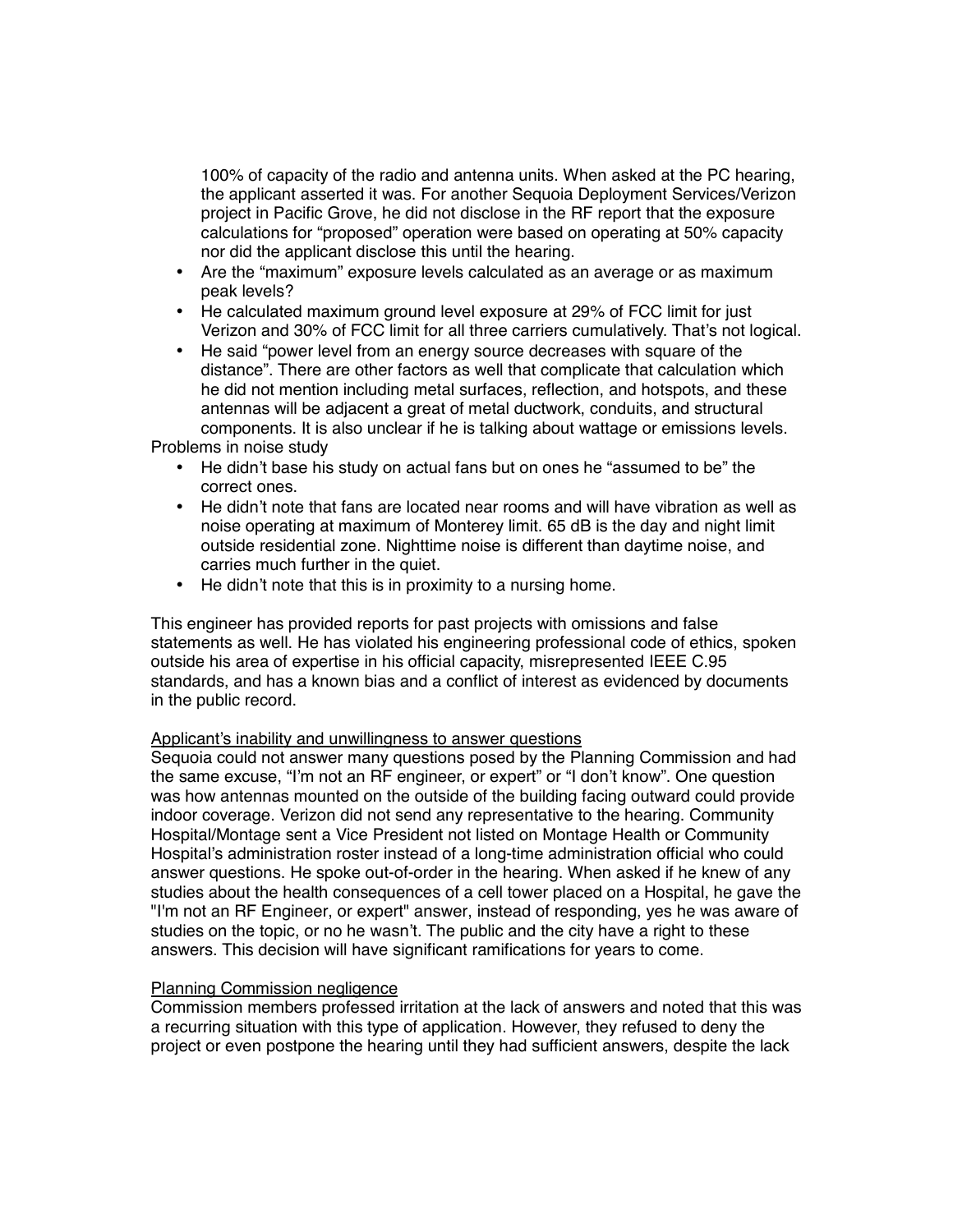of time pressure. They ignored the ADA, Fair Housing rules, and accessibility requirements, ignored California Building Code rules, and the errors, misrepresentation, and missing information by the applicant. The Commission even allowed the Community Hospital representative to speak during public comments after being coached by a city staff member. It was negligent for the Commission to approve this project when there were many unanswered questions and the applicant was poorly prepared, because this is an indication of the level of professionalism, attention to detail, compliance, safety review, and care that would take place in the project build.

# City staff and consultant errors, omissions, and misrepresentations

Staff reviews and authorizes the reports submitted to the Planning Commission. Problems in agenda report from Kimberley Cole, prepared by Rincon Consultant Jerry Hittleman:

- 1) T-Mobile and AT&T information are incorrect the 2017 projects were equipment upgrades/replacements.
- 2) Analysis identified "primary objective" of the project, but what are the other objectives?
- 3) He quoted as fact Verizon's claim of "no service indoors and poor service outdoors" without identifying it as a claim, and he did not evaluate this claim.
- 4) He claimed the "Zoning ordinance requires approval of a use permit for new PWS projects". This is false. The project must comply with local, state and federal laws. A plain reading of the Telecommunications Act shows it preserves local power in decisions.

(7)PRESERVATION OF LOCAL ZONING AUTHORITY (A)General authority

Except as provided in this paragraph, nothing in this chapter shall limit or affect the authority of a State or local government or instrumentality thereof over decisions regarding the placement, construction, and modification of personal wireless service facilities.

(B)Limitations

(i) The regulation of the placement, construction, and modification of personal wireless service facilities by any State or local government or instrumentality thereof—…

(iii)

Any decision by a State or local government or instrumentality thereof to deny a request to place, construct, or modify personal wireless service facilities shall be in writing and supported by substantial evidence contained in a written record. (emphasis added) – Telecommunication Act, 47 USC 332.c.7.A and B.I and iii

- 5) He claimed, "Planned Community is preferred location". This is false. Residential districts are discouraged locations, and commercial districts ("General Plan designation of commercial") are the least preferred on the "preferred location" list.
- 6) He made statements about RF impacts that are outside his apparent area of qualification (he did this also for past projects) –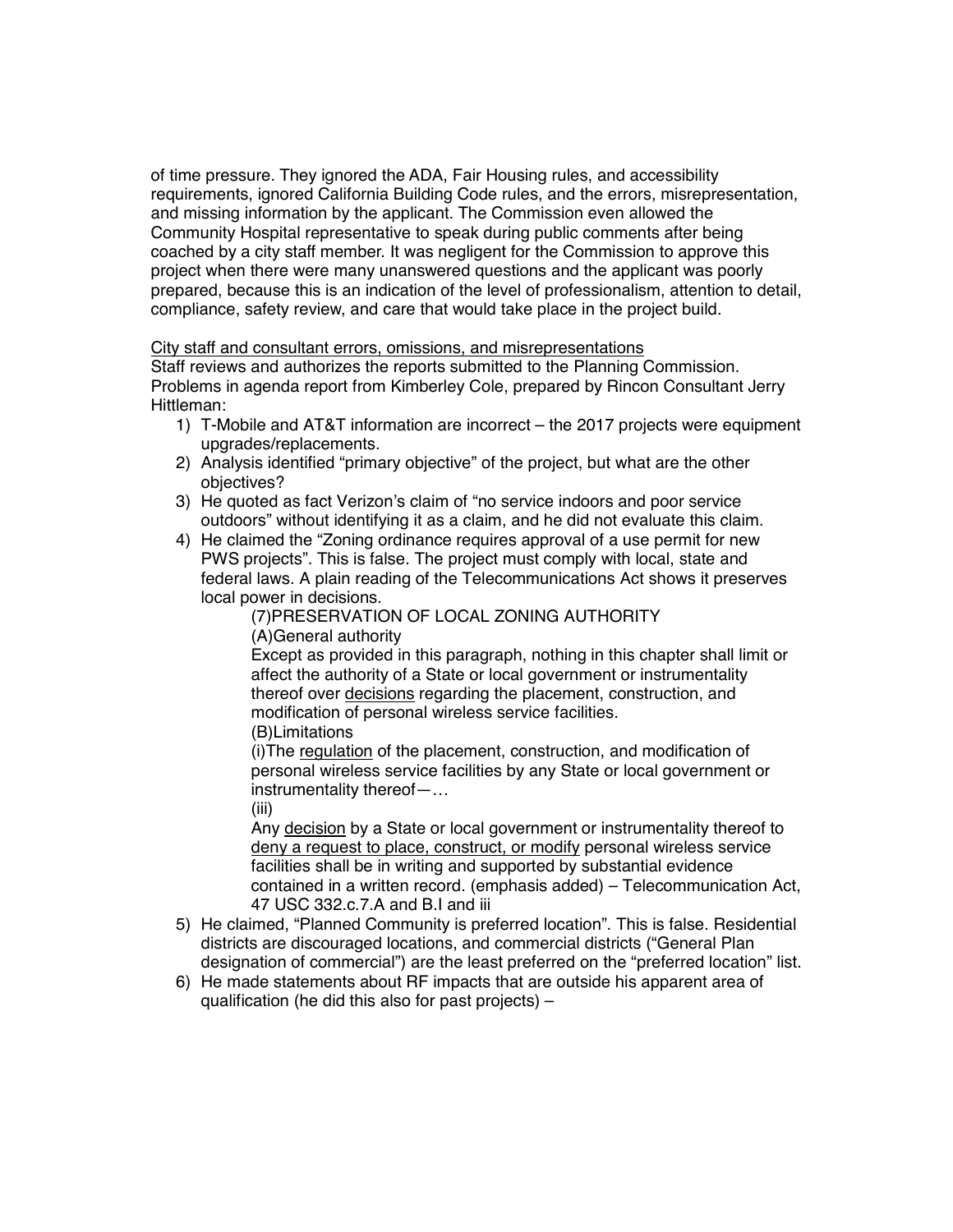- a. "would not have a significant impact on the environment due to unusual circumstances such [as] radio frequency (RF) impacts to the general public, building tenants, or maintenance workers."
- b. "Federal Communications Commission (FCC) RF regulations, which ensure the safety of persons in the vicinity of the proposed PWS"
- c. "potential health concerns from RF emissions which are regulated by the FCC would not be significant" (p. 1-2)
- 7) He did not mention reflection or conduction of radiation by metal or metal surfaces or conduits, especially those on the roof and in proximity to antennas, related exposures and hotspots within the hospital, including the hospital dome structure over the fountain atrium, or penetration through windows and skylights.
- 8) He did not evaluate noise impacts on hospital patients or on adjacent nursing home.

# Improper CEQA exemption

- 1) City staff and Rincon consultant Jerry Hittleman exempted the project from CEQA. However
	- a. There must be a CEQA review if there will be future collocations– Gov. Code 65850.6.

http://leginfo.legislature.ca.gov/faces/codes\_displaySection.xhtml?lawCod e=GOV&sectionNum=65850.6

2017 T-Mobile and AT&T upgrades were exempt from CEQA. Were their original approvals reviewed under CEQA.

b. CEQA exemption doesn't apply because this isn't a small facility **18.36.050 Class 3—New construction or conversion of small structures (CEQA Guidelines, Section 15303).** 

"Class 3 consists of construction and location of limited numbers of new, small facilities or structures; installation of small new equipment and facilities in small structures; and the conversion of existing small structures from one use to another where only minor modifications are made in the exterior of the structure."

Definition of "facility"

 "something that is built, constructed, installed or established to perform some particular function or to serve or facilitate some

particular end." --Webster's 3rd New International Dictionary The facility is very large as shown by applicant's coverage map. The facility includes the radiation. There is at least 1-2 square miles of new radiation sufficient to increase phone coverage.

c. If exemptions are allowed, exceptions do apply:

(a)- location is in a sensitive pine forest

(b) - cumulative exposure is at a hospital and near a rest home. In addition, CTC misstates (b), because there is a proliferation at that site.

(c) - significant effect would happen due to unusual circumstances such as a cybersecurity event.

d. He claimed this project is exempted from CEQA because of the wireless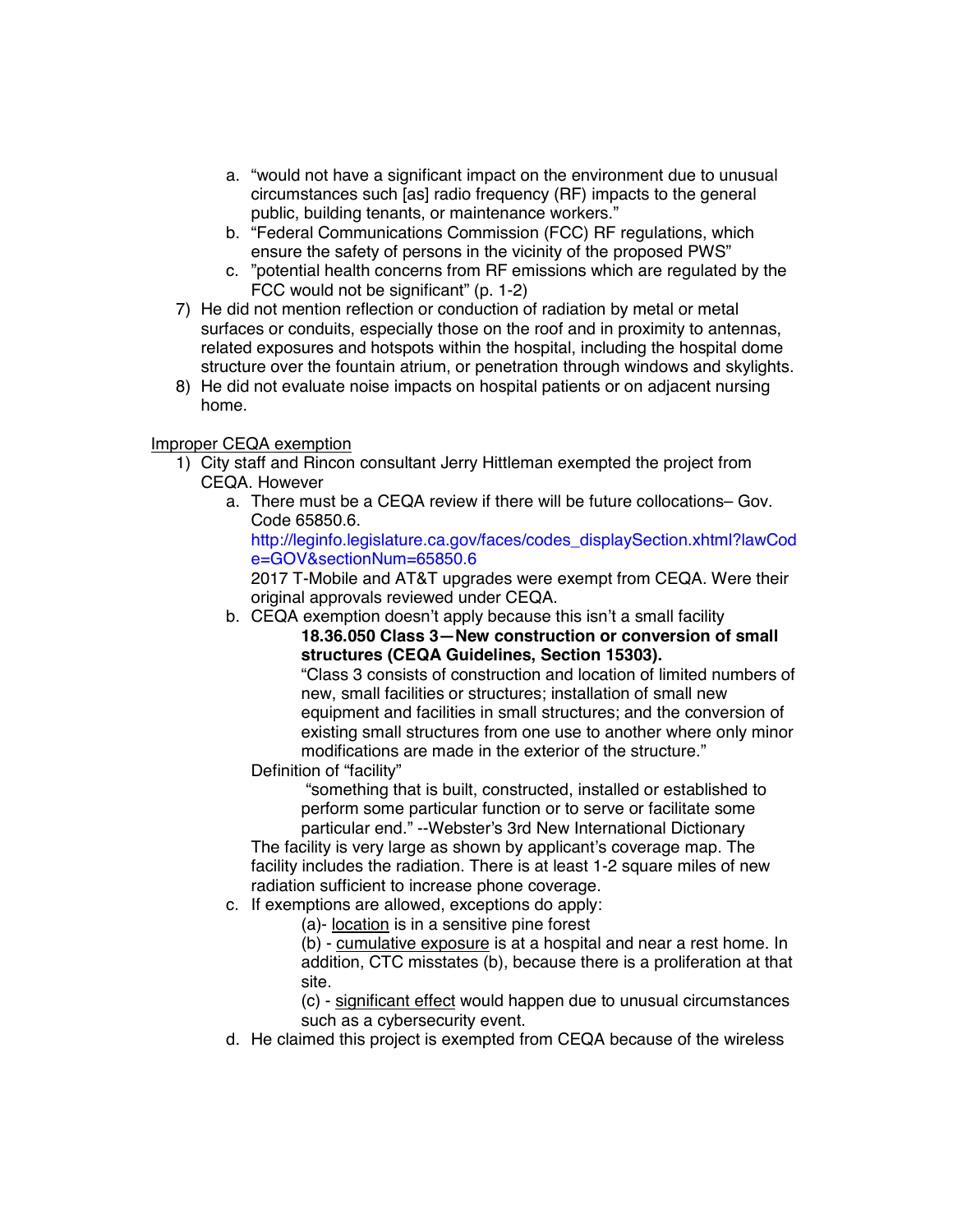ordinance, but wireless ordinance itself was exempted from CEQA, so no CEQA review has been done.

"WHEREAS, the City of Monterey Planning Office determined the project is exempt from the California Environmental Quality Act (CEQA) Guidelines (Article 19, Section 15305, Class 5) because the project consists of a zoning ordinance amendment to modify existing regulations affecting personal wireless facilities, which would not result in any changes in density or traffic patterns…Any subsequent discretionary projects resulting from this action will be assessed for CEQA applicability." 2018 wireless ordinance revision.

Non-compliance with California Building Code provisions on accessibility Applicant says it has to comply with California Administrative Code including Title 24 and 25. Then it claims exemption from California Building Code and Title 24 access requirements, and that handicapped access doesn't apply.

"Therefore, per 2016 California Building Code 1105B.3.4 and/or 11B-203.5 of 2016 California Building Code, Exception 1, this facility shall be exempted from all Title 24 requirements."

"General Notes: This facility is unmanned and not for human habitation. Handicapped access requirements are not required in accordance with the 2016 California Building Code" (Page 1)

This is false; hospitals are covered under the California Building Code and required to provide "barrier-free design". Applicant's facility intermingles with and permeates the Community Hospital building as admitted by the applicant -- "this project will provide very good service at the hospital". And the public does have access to this facility. Therefore, requirements including barrier-free design do apply. This facility blocks access for many disabled people.

Incomplete city consultant CTC RF report

- 1) CTC was tasked with assessing applicant's RF report, but went outside its mandate to contradict the consultant report's classification of the project.
- 2) CTC contradicted itself on p.2, saying FCC limits are exceeded at 160 feet and 400 feet. Which is true?
- 3) CTC claimed radiation is suppressed from going downward. How does a signal then get to phones? Is the facility actually for the surrounding area, instead of for the hospital? Two antennas are on building edge pointing away, and only one is over one portion of the hospital.
- 4) CTC provided a chart of vertical and horizontal spread for only one signal, not all of them. These are not plotted by location on the building. Charts should have been in the Hammett paperwork. Chart is in dB and unexplained, with no emission levels.
- 5) CTC did not provide emission numbers in relation to FCC limits.

Non-compliance with California and federal laws and Constitutions Applicant describes proposed facility as "Good In-Building, Good In-Vehicle" coverage on its map. This could be considered trespassing and home invasion and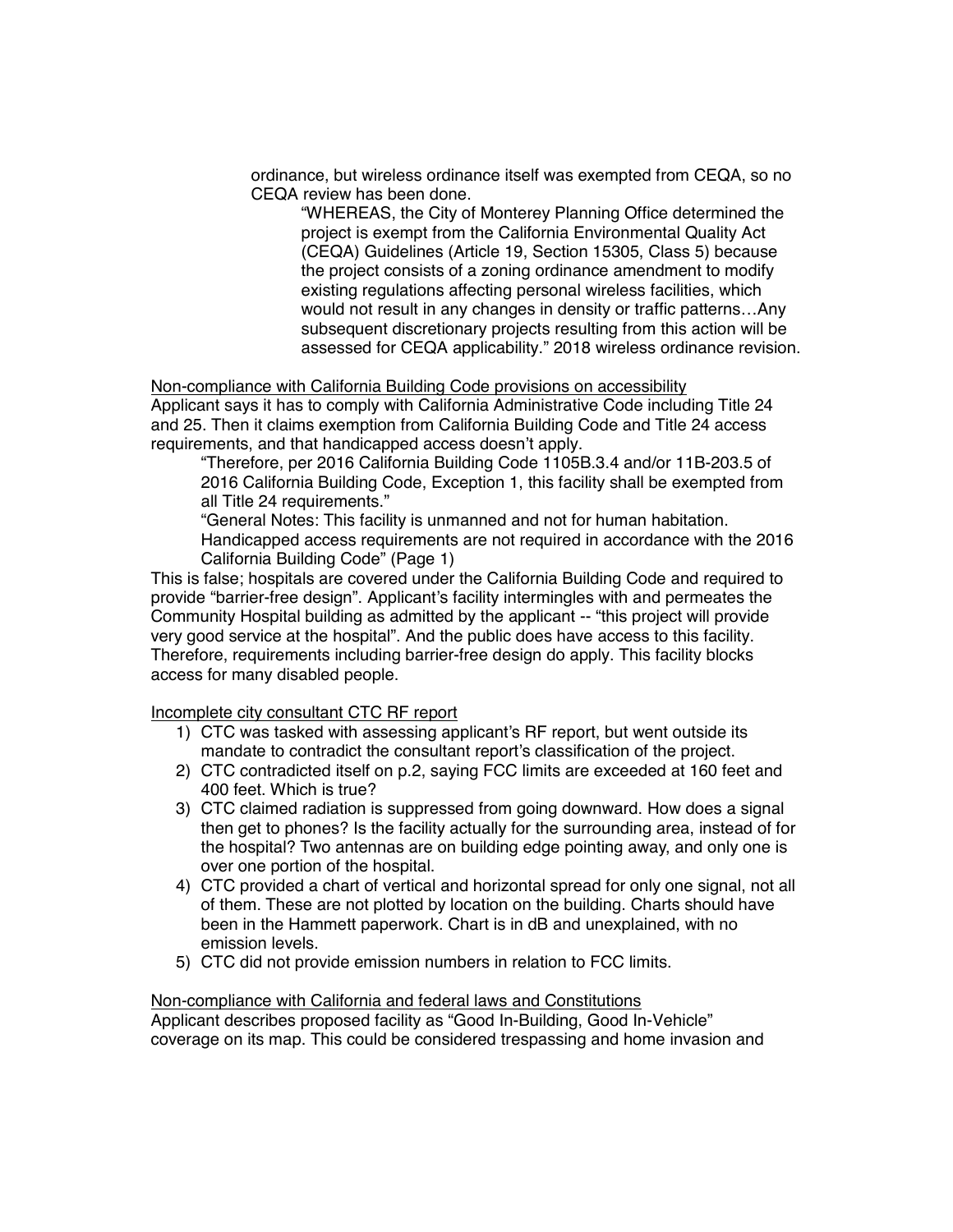would seem to be violate California and U.S. protections of private property and civil rights.

FCC rules that deprive the city of its regulatory authority would seem to be commandeering, in violation of the  $10<sup>th</sup>$  amendment. This was not raised during the hearing.

### Taking of air rights

This project would also take property owners' air rights for applicant's commercial purposes and without informed consent. I understand that air rights, even in a time of war, must be compensated for if they are violated.

## Non-compliance with ADA and Fair Housing rules

This project violates ADA and the Fair Housing Act, as well as state-equivalent rules, and discriminates against me. It is a personal nuisance and a pernicious and pervasive toxin. It would block my access to use and enjoy my home, my use of adjacent roads, including Highway 68 and Highway 1 which access my grocery store, and it further block my access to Community Hospital.

In my request for your denial of this project, I am not requesting that you regulate or control or change everything. I'm asking for you to make a decision regarding (Telecommunications Act, 47 USC 332.c.7.A and B.iii).

### Obstruction of and interference with the public rights of way

As noted above, this facility, which includes its physical emissions, extends across Highway 68 and Highway 1, discriminating against me and interfering with my access to these state highways and which I need for access to my grocery store and other essential services.

#### Impact on open space and conservation easements

Community Hospital has an open space easement and an open space conservation easement. There wasn't any evaluation of how this project would or would not comply with easement restrictions. Antenna sectors A & B impacts the easement; to a lesser extent, sector D (#10 triangles on project docs, p. 2 plan). The county prohibits wireless facilities on scenic easements. What are the limitations on open space and open space conservation easements? The facility of equipment and emissions would extend onto the easement.

Verizon's uncertain financial ability to assure project compliance or completion

Verizon's Security and Exchange Commission 2019 statement, filed 2/20, states:

"Verizon has significant debt, which could increase further if Verizon incurs additional debt in the future and does not retire existing debt. As of December 31, 2019, Verizon had approximately \$99.1 billion of outstanding unsecured indebtedness."

With its indebtedness, there is no guarantee that Verizon will be able to do what they are required to, including maintenance, monitoring, and appropriate signage.